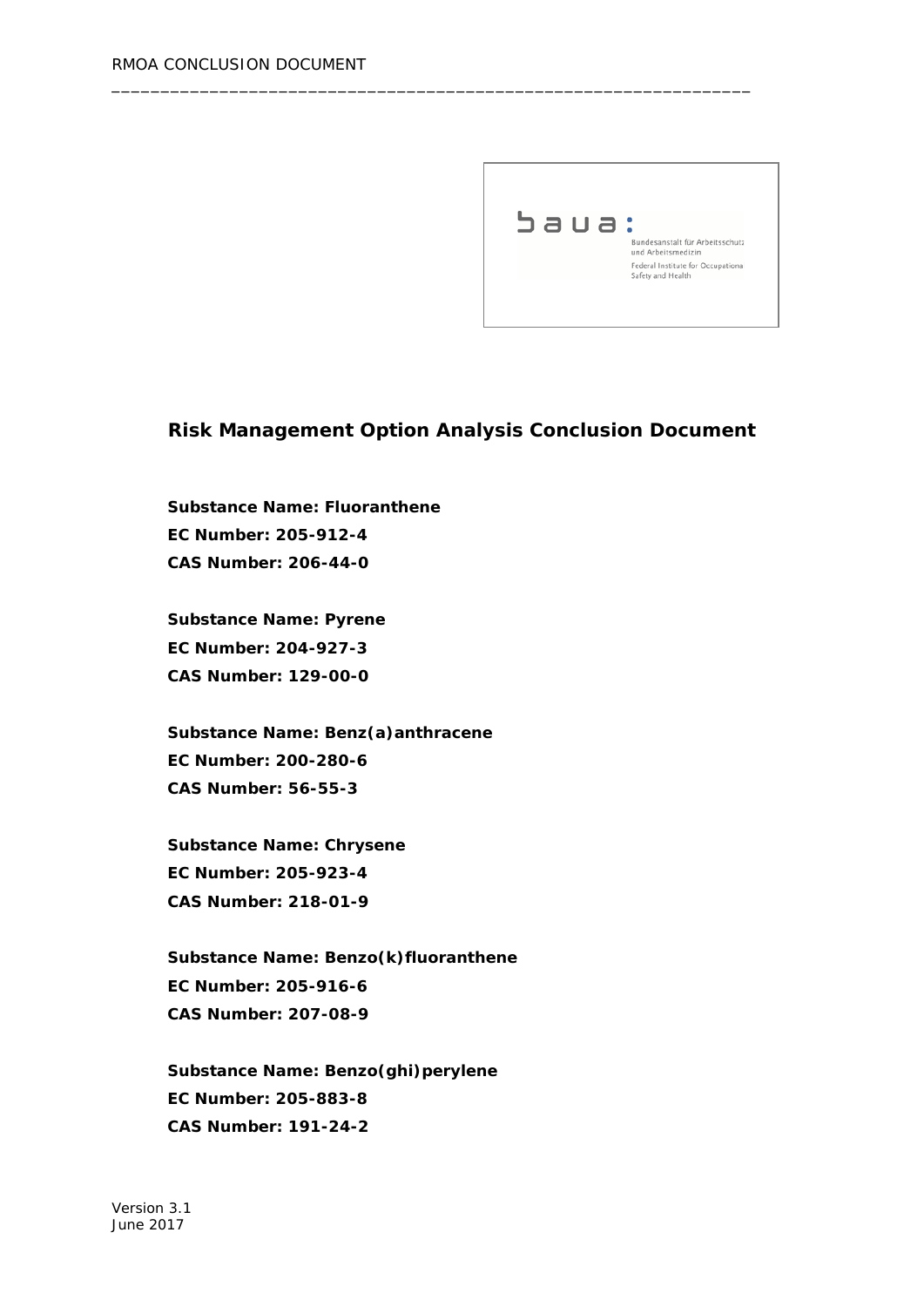**Substance Name: Phenanthrene EC Number: 201-581-5 CAS Number: 85-01-8**

\_\_\_\_\_\_\_\_\_\_\_\_\_\_\_\_\_\_\_\_\_\_\_\_\_\_\_\_\_\_\_\_\_\_\_\_\_\_\_\_\_\_\_\_\_\_\_\_\_\_\_\_\_\_\_\_\_\_\_\_\_\_\_\_\_

**Authority: Germany Date: June 2017**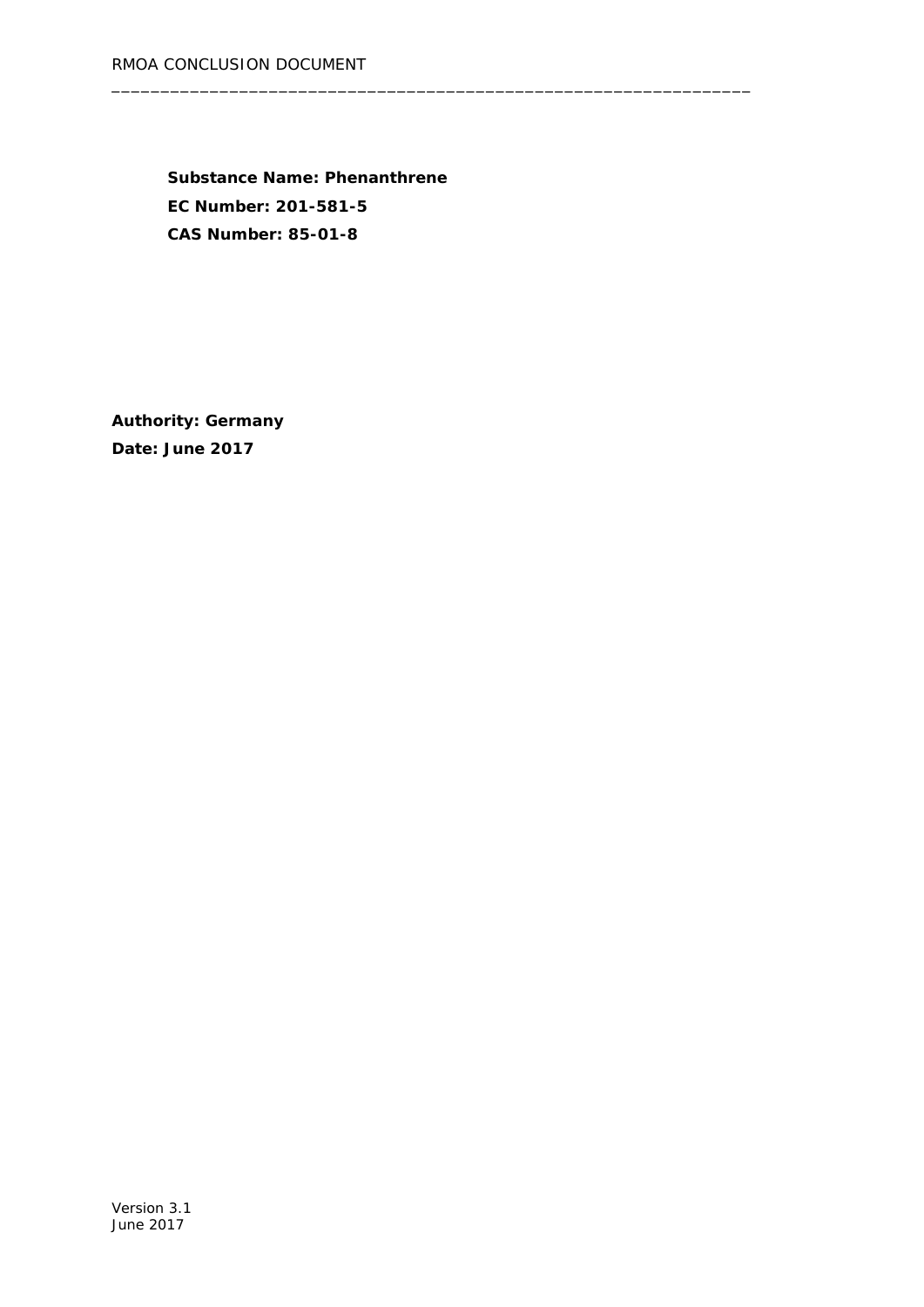#### **DISCLAIMER**

\_\_\_\_\_\_\_\_\_\_\_\_\_\_\_\_\_\_\_\_\_\_\_\_\_\_\_\_\_\_\_\_\_\_\_\_\_\_\_\_\_\_\_\_\_\_\_\_\_\_\_\_\_\_\_\_\_\_\_\_\_\_\_\_\_

The author does not accept any liability with regard to the use that may be made of the information contained in this document. Usage of the information remains under the sole responsibility of the user. Statements made or information contained in the document are without prejudice to any further regulatory work that ECHA or the Member States may initiate at a later stage. Risk Management Option Analyses and their conclusions are compiled on the basis of available information and may change in light of newly available information or further assessment.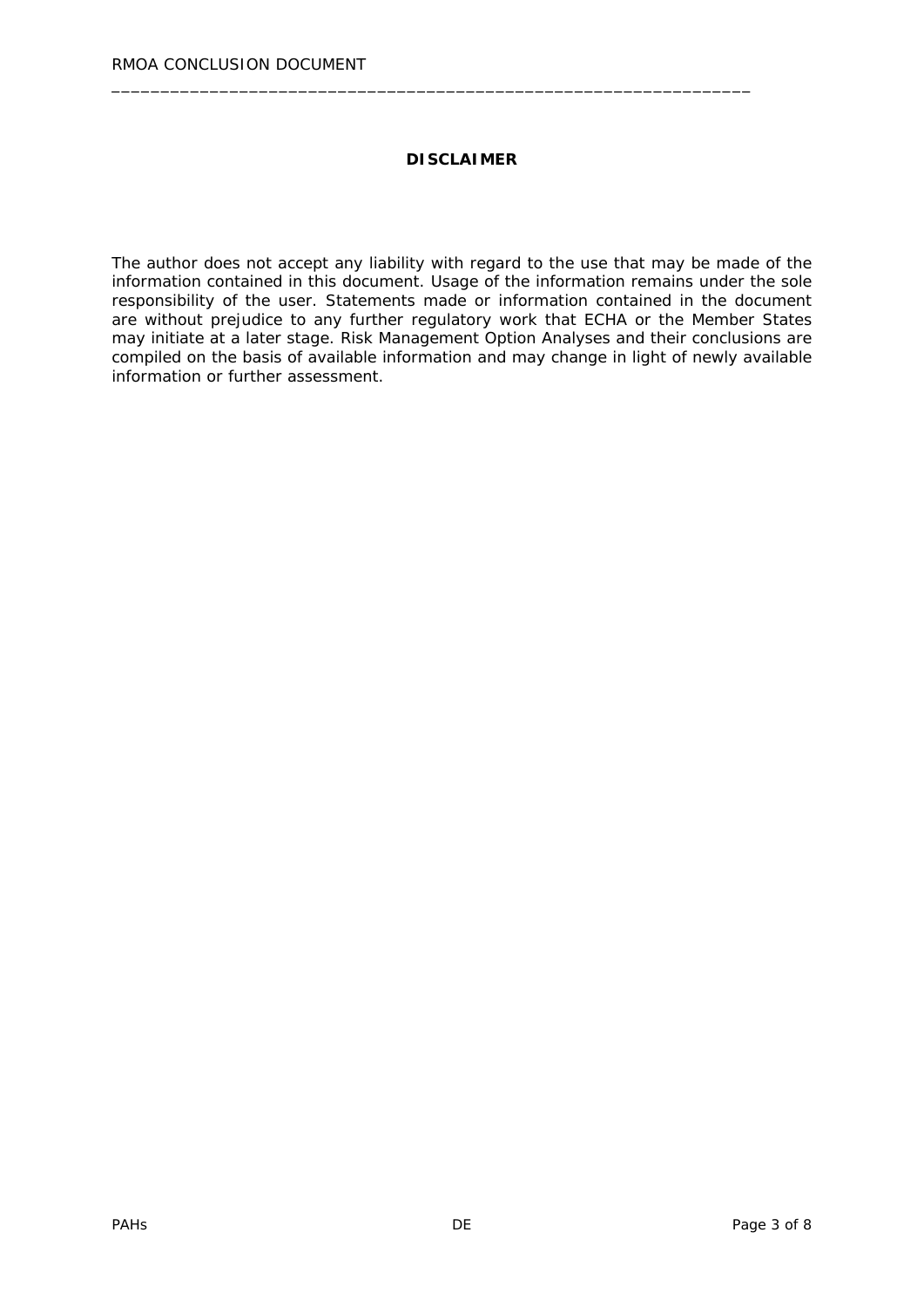# **Foreword**

The purpose of Risk Management Option analysis (RMOA) is to help authorities decide whether further regulatory risk management activities are required for a substance and to identify the most appropriate instrument to address a concern.

\_\_\_\_\_\_\_\_\_\_\_\_\_\_\_\_\_\_\_\_\_\_\_\_\_\_\_\_\_\_\_\_\_\_\_\_\_\_\_\_\_\_\_\_\_\_\_\_\_\_\_\_\_\_\_\_\_\_\_\_\_\_\_\_\_

RMOA is a voluntary step, i.e., it is not part of the processes as defined in the legislation. For authorities, documenting the RMOA allows the sharing of information and promoting early discussion, which helps lead to a common understanding on the action pursued. A Member State or ECHA (at the request of the Commission) can carry out this case-bycase analysis in order to conclude whether a substance is a 'relevant substance of very high concern (SVHC)' in the sense of the SVHC Roadmap to 2020<sup>1</sup>.

An RMOA can conclude that regulatory risk management at EU level is required for a substance (e.g. harmonised classification and labelling, Candidate List inclusion, restriction, other EU legislation) or that no regulatory action is required at EU level. Any subsequent regulatory processes under the REACH Regulation include consultation of interested parties and appropriate decision making involving Member State Competent Authorities and the European Commission as defined in REACH.

This Conclusion document provides the outcome of the RMOA carried out by the author authority (eMSCA). In this conclusion document, the authority considers how the available information collected on the substance can be used to conclude whether regulatory risk management activities are required for a substance and which is the most appropriate instrument to address a concern. With this Conclusion document the Commission, the competent authorities of the other Member States and stakeholders are informed of the considerations of the author authority. In case the author authority proposes in this conclusion document further regulatory risk management measures, this shall not be considered initiating those other measures or processes. Since this document only reflects the views of the author authority, it does not preclude Member States or the European Commission from considering or initiating regulatory risk management measures which they deem appropriate.

<sup>1</sup> For more information on the SVHC Roadmap: [http://echa.europa.eu/addressing](http://echa.europa.eu/addressing-chemicals-of-concern/substances-of-potential-concern/svhc-roadmap-to-2020-implementation)[chemicals-of-concern/substances-of-potential-concern/svhc-roadmap-to-2020](http://echa.europa.eu/addressing-chemicals-of-concern/substances-of-potential-concern/svhc-roadmap-to-2020-implementation) [implementation](http://echa.europa.eu/addressing-chemicals-of-concern/substances-of-potential-concern/svhc-roadmap-to-2020-implementation)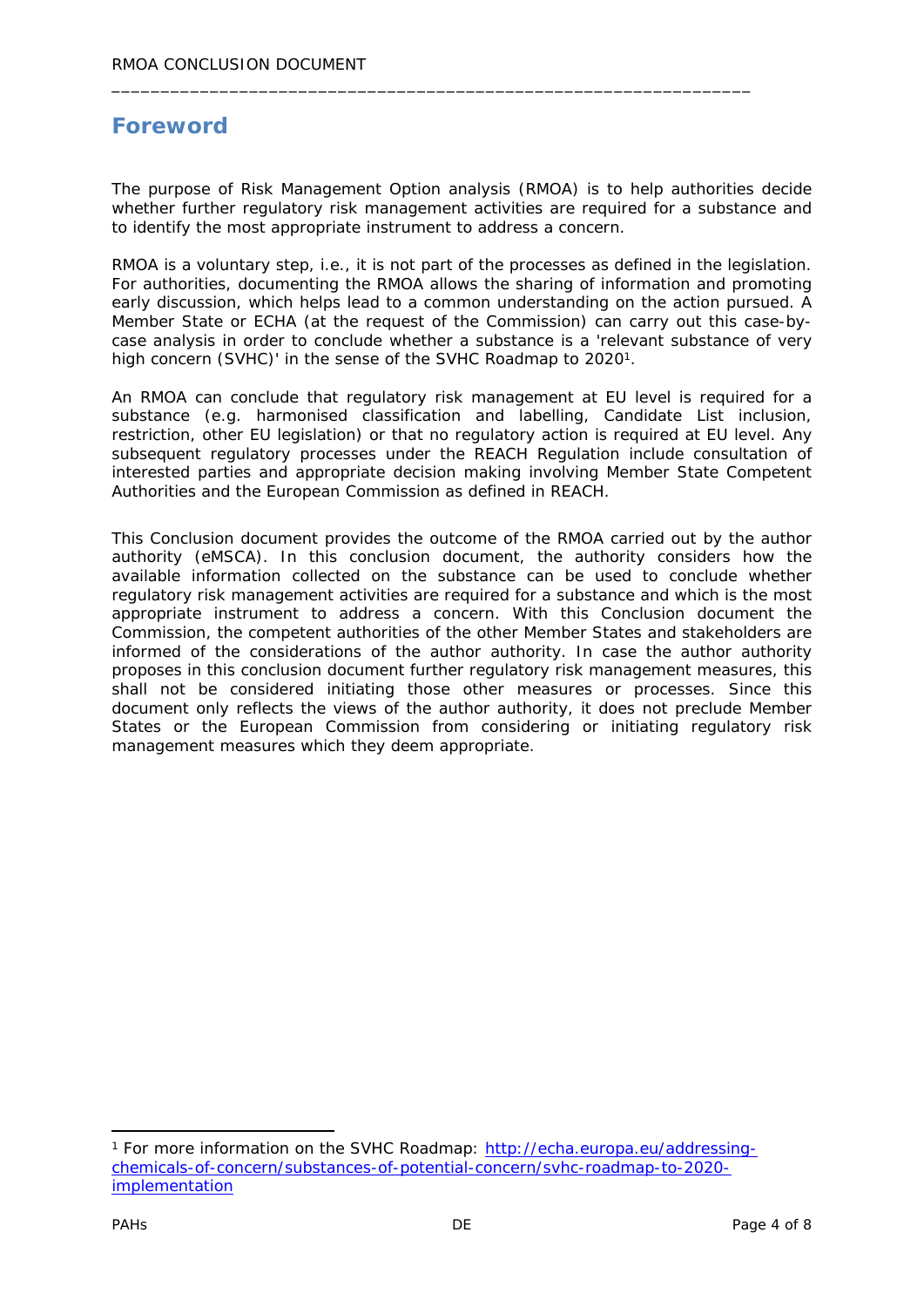### **1. OVERVIEW OF OTHER PROCESSES / EU LEGISLATION**

\_\_\_\_\_\_\_\_\_\_\_\_\_\_\_\_\_\_\_\_\_\_\_\_\_\_\_\_\_\_\_\_\_\_\_\_\_\_\_\_\_\_\_\_\_\_\_\_\_\_\_\_\_\_\_\_\_\_\_\_\_\_\_\_\_

Extender oils containing polycyclic aromatic hydrocarbon (PAH) constituents are included in Annex XVII (entry 50) of the REACH regulation. This entry limits the concentration of benzo(a)pyrene, benzo(e)pyrene, benz(a)anthracene, chrysene, benzo(b)fluoranthene, benzo(j)fluoranthene, benzo(k)fluoranthene and dibenzo(a,h)anthracene in extender oils for tyres to 10 mg/kg in sum of all listed constituents or if the concentration of benz(a)pyrene is more than 1 mg/kg in extender oils. Further consumer products, toys and childcare articles shall not be placed on the market for supply to the general public if their rubber or plastic part come into direct contact as well as prolonged or short-term repetitive contact with human skin or oral cavity under normal or reasonably foreseeable conditions of use. This latter restriction concerns consumer products containing more than 1 mg/kg of the listed PAHs and toys and childcare articles containing more than 0.5 mg/kg are restricted. PAHs, listed in entry 50 of Annex XVII are addressed due to their human health hazardous properties (mainly carcinogenicity) and are not restricted due to their environmental hazard yet.

The following PAHs are listed in Annex VI of CLP:

- Benz(a)anthracene (601-033-00-9): Carc. 1B, Aquatic Acute 1, Aquatic Chronic 1
- Chrysene (601-048-00-0): Muta. 2, Carc. 1B, Aquatic Acute 1, Aquatic Chronic 1
- Benzo(k)fluoranthene (601-036-00-5): Carc. 1B, Aquatic Acute 1, Aquatic Chronic 1

These classified PAHs are covered by Annex XII Entry 28 of EU regulation 2006/1907.

Annex III of REGULATION (EC) No 850/2004 OF THE EUROPEAN PARLIAMENT AND OF THE COUNCIL of 29 April 2004 on persistent organic pollutants (POPs) and amending Directive 79/117/EEC includes PAHs with Benzo(k)fluoranthene as indicator substance.

#### **2. CONCLUSION OF RMOA**

This conclusion is based on the REACH and CLP data as well as other available relevant information taking into account the SVHC Roadmap to 2020, where appropriate.

| Conclusions                                            |  |
|--------------------------------------------------------|--|
|                                                        |  |
| Harmonised classification and labelling                |  |
| Identification as SVHC (inclusion into Candidate List) |  |
| <b>Restriction under REACH</b>                         |  |
| Other EU-wide regulatory measures                      |  |
| Need for action other than EU regulatory action        |  |
| No action needed at this time                          |  |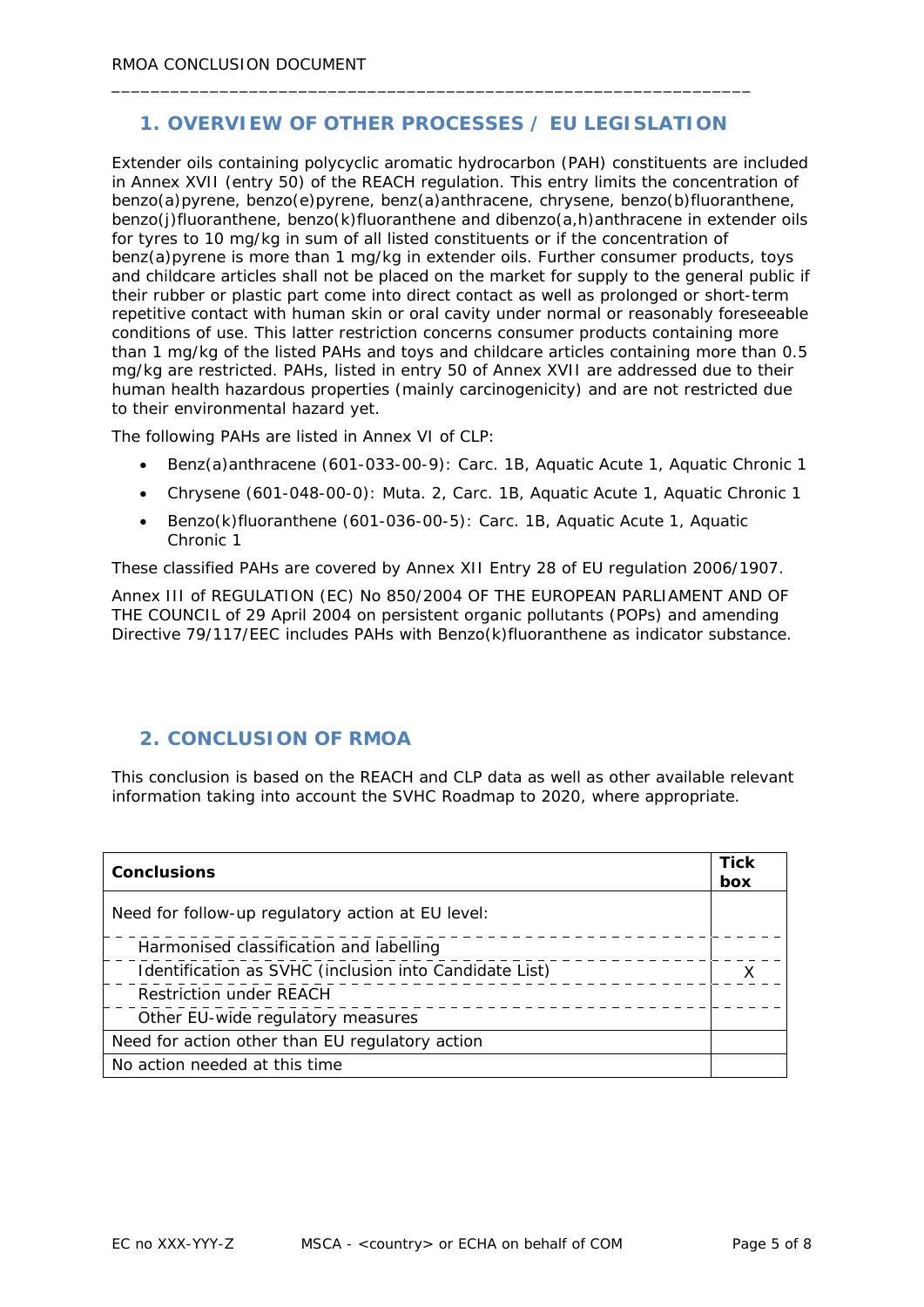### **3. NEED FOR FOLLOW-UP REGULATORY ACTION AT EU LEVEL**

\_\_\_\_\_\_\_\_\_\_\_\_\_\_\_\_\_\_\_\_\_\_\_\_\_\_\_\_\_\_\_\_\_\_\_\_\_\_\_\_\_\_\_\_\_\_\_\_\_\_\_\_\_\_\_\_\_\_\_\_\_\_\_\_\_

## **3.1 Identification as a substance of very high concern and inclusion into the Candidate List**

In 2009 the Member State Committee (MSC) evaluated the SVHC-properties of coal tar pitch, high temperature (CTPHT). The substance contains a number of PAHs as constituents, among them the PAHs considered in this RMOA. The MSC agreed on the identification of CTPHT as substances of very high concern meeting the criteria set up in REACH Art. 57 d) and e) because it contains PAHs with these properties in individual concentrations ≥0.1 % (w/w) (table 1). CTPHT was included into the Candidate List.

Table 1: **Conclusions on the fulfilment of the (v)P-, (v)B-, and T-criteria of Annex XIII for 7 PAH-constituents of CTPHT, covered within this RMOA.**

| Substance                                | Intrinsic properties<br>According to Art.<br>57d, e | Classification/CLP                              |
|------------------------------------------|-----------------------------------------------------|-------------------------------------------------|
| Fluoranthene<br>$(CAS 206-44-0)$         | PBT, vPvB,                                          |                                                 |
| Pyrene<br>$(CAS 129-00-0)$               | PBT, vPvB                                           |                                                 |
| Benz(a) anthracene<br>$(CAS 56-55-3)$    | PBT, vPvB                                           | Carc. 1B, Aquatic Acute 1,<br>Aquatic Chronic 1 |
| Chrysene<br>$(CAS 218-01-9)$             | PBT, vPvB                                           | Carc. 1B, Aquatic Acute 1,<br>Aquatic Chronic 1 |
| Benzo(k)fluoranthene<br>$(CAS 207-08-9)$ | PBT, vPvB                                           | Carc. 1B, Aquatic Acute 1,<br>Aquatic Chronic 1 |
| Benzo(ghi)perylene<br>CAS (191-24-2)     | PBT, vPvB                                           |                                                 |
| Phenanthrene                             | vPvB                                                |                                                 |

Including these PAHs into the Candidate List would be the formal confirmation of their SVHC status. This would create a common understanding among all REACH-stakeholders concerning the PBT/vPvB properties of these PAHs.

The eMSCA experts expected that registrations of relevant UVCB containing these PAHs will be updated with respect to their constituent levels since Candidate List substances have to be considered in exposure assessments to guarantee a safe use.

Candidate listing would trigger follow up activities:

- For articles containing one or more of these seven PAH, inclusion into the Candidate List would trigger the obligation to inform downstream users and consumers, if these PAHs are present in an article at a concentration  $> 0.1$  % (Art 33).
- Producers or importers need to notify uses in articles, if the prerequisites of Article 7 are fulfilled.
- Potentially stimulation of a more general risk reduction strategy for UVCBs containing PAH-constituents.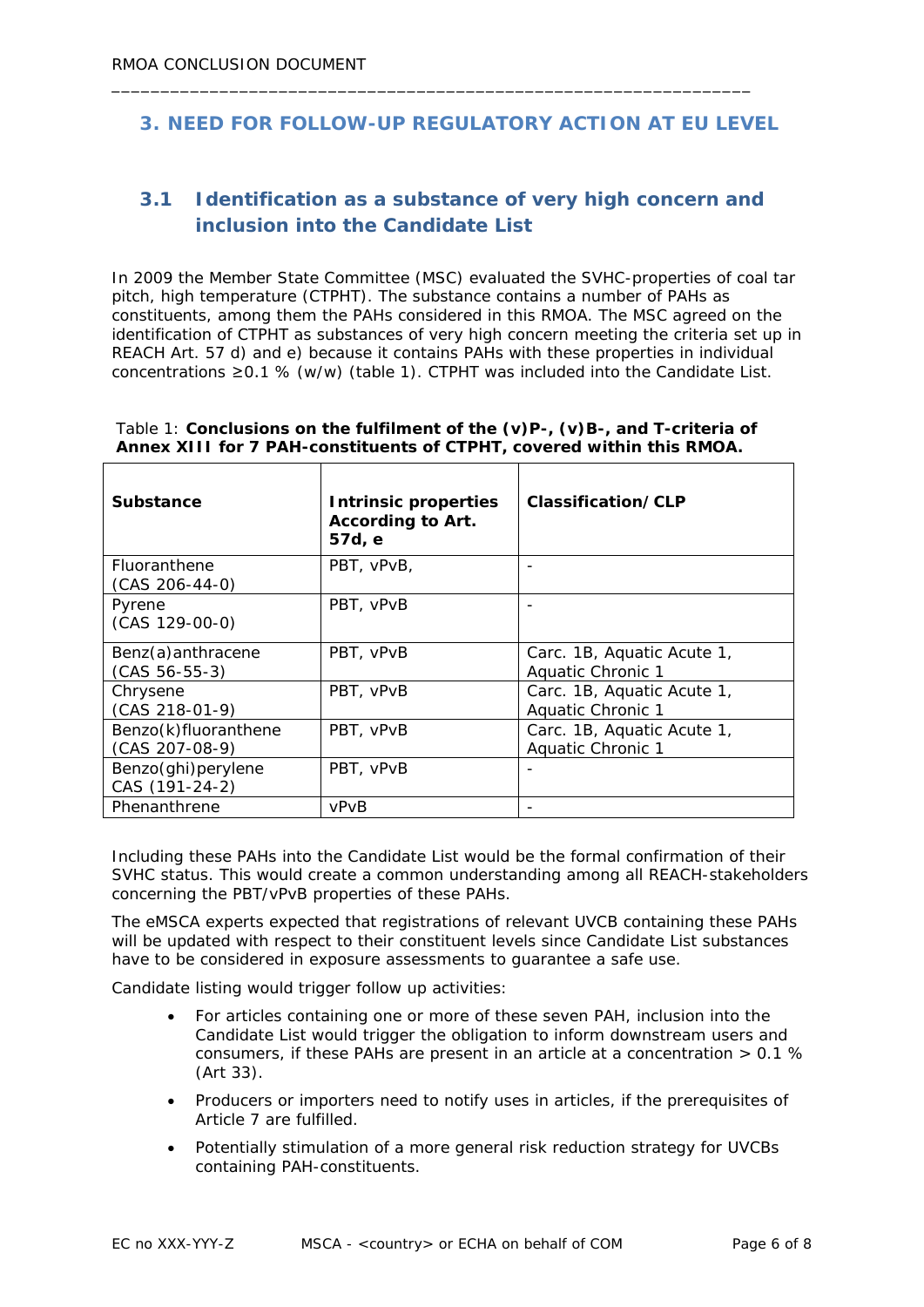The information gathered as a follow up to the Candidate listing of the individual PAHs might facilitate the decision making process for possible further regulatory action for UVCB substances.

\_\_\_\_\_\_\_\_\_\_\_\_\_\_\_\_\_\_\_\_\_\_\_\_\_\_\_\_\_\_\_\_\_\_\_\_\_\_\_\_\_\_\_\_\_\_\_\_\_\_\_\_\_\_\_\_\_\_\_\_\_\_\_\_\_

The Candidate listing of PAHs, covered within this RMOA would give a strong signal that substances, containing these PAHs as constituents should be substituted or the PAH content needs to be decreased. Since the inclusion of the seven PAHs in the Candidate List facilitates the communication within the supply chain, this might lead to the decision of a producer or downstream user to switch to a less hazardous alternative.

A subsequent authorisation process for the seven PAHs is meaningless to date.

However, the authorisation of UVCBs containing one or more of the seven PAHs might be a suitable regulatory measure. It seems reasonable to identify the most efficient risk management activity in a separate RMO analysis for PAH-containing UVCBs. This could be done either on an individual substance level or via a group based approach.

#### **3.2 Restriction under REACH**

UVCB substances containing PAHs are used in a wide variety of uses with high tonnage bands. Taking into account the high economic value of some of the uses, a general restriction covering all PAH-containing products might thus not be appropriate.

A restriction for specific uses of PAH containing substances, e.g. UVCBs, leading to significant emissions into the environment or humans might be an appropriate regulatory option in the future. Thus, restriction of certain PAH-containing UVCBs could be a subsequent action after inclusion into the Candidate List.

#### **4. TENTATIVE PLAN FOR FOLLOW-UP ACTIONS IF NECESSARY**

As stated in section 3.1 inclusion of fluoranthene, pyrene, benz(a)anthracene, chrysene, benzo(k)fluoranthene, benzo(ghi)perylene and phenanthrene into the Candidate List will be the first appropriate step to formally recognise and raise awareness concerning the PBT/vPvB properties of these PAHs. Subsequent risk management option analyses for UVCBs containing these PAHs as constituents, either based on single PAH constituents or in a constituent grouping approach (e.g. block method) seem to be reasonable. Moreover, a strategy needs to be developed how to efficiently regulate PAH-containing UVCBs.

| Follow-up action                                                                  | Date for follow-up | Actor      |
|-----------------------------------------------------------------------------------|--------------------|------------|
| Annex XV dossier for<br>identification of<br>benz(a) anthracene as<br><b>SVHC</b> | 2017               | DE-CA      |
| Annex XV dossier for<br>identification of chrysene<br>as SVHC                     | 2017               | DE-CA      |
| Annex XV dossier for<br>identification of<br>phenanthrene as SVHC                 | 2018               | Other MSCA |
| Annex XV dossier for<br>identification of pyrene<br>as SVHC                       | 2018               | Other MSCA |